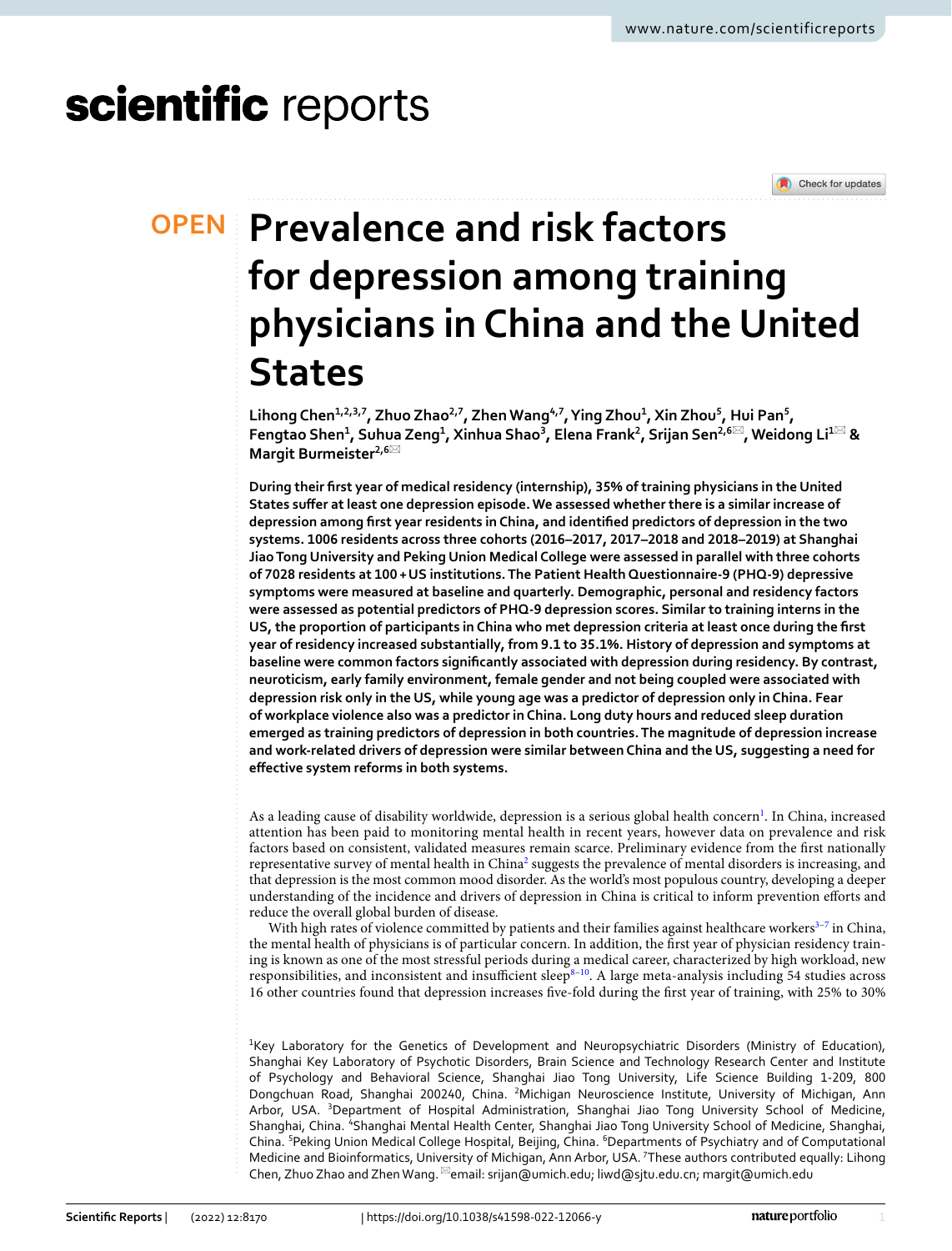|                       | Number (%)       | P value         |                 |
|-----------------------|------------------|-----------------|-----------------|
| Characteristic        | China $(n=1006)$ | $US (n = 7028)$ | China versus US |
| Age, mean (SD), year  | $25.0 \pm 2.5$   | $27.5 \pm 2.6$  | < 0.001         |
| Gender (female)       | 670 (66.6)       | 3662 (52.1)     | ${}_{<0.001}$   |
| Specialty             |                  |                 | 0.44            |
| Internal medicine     | 207 (20.7)       | 1604 (22.8)     |                 |
| General surgery       | 189 (18.9)       | 637(9.1)        |                 |
| Obstetrics/gynecology | 57 (5.7)         | 457(6.5)        |                 |
| Pediatrics            | 89 (8.9)         | 941 (13.4)      |                 |
| Psychiatry            | 41(4.1)          | 456(6.5)        |                 |
| Emergency medicine    | 21(2.1)          | 610(8.7)        |                 |
| Family medicine       | 66 (6.6)         | 539 (7.67)      |                 |
| Others                | 331 (33.1)       | 1773 (25.3)     |                 |
| Marital (coupled)     | 187 (18.6)       | 2709 (38.6)     | ${}_{<0.001}$   |
| History of depression | 351 (34.9)       | 3324 (47.3)     | < 0.001         |

<span id="page-1-0"></span>**Table 1.** Sample Demographic Characteristics at Baseline. Number (%): frequency and percentage. *n* total number, *SD* standard deviation, *P* value by t-test and chi-square test.

of residents fulfilling the criteria for depression at any given time<sup>[3](#page-5-2)</sup>. In China, recent data indicate high rates of anxiety and depressive symptoms among healthcare workers during the COVID-19 pandemic<sup>11-13</sup>, including first year residents<sup>[14](#page-5-8)</sup>, however the prevalence of depression and associated risk factors among training physicians in China is otherwise not known.

In 2014, China introduced a standardized residency program[15](#page-5-9),[16](#page-5-10), providing an opportunity to systematically assess depression among residents in China. Given the ongoing COVID-19 risk world-wide and the crucial role of residents in fghting against the pandemic, it is of great importance to call for public attention on their mental health and reveal the driven factors of depression among them. As socioeconomic context and cultural norms can infuence the epidemiology of depression, it is imperative to consider the commonalities and diferences in drivers of depression between training physicians in the US and China to inform intervention eforts in both countries. Here, we utilize longitudinal data collected in parallel cohorts in the US and China using the well-established Intern Health Study protocol<sup>10,17</sup> to determine the prevalence and magnitude of depressive symptoms prior to and during the frst year of residency, and to identify baseline and within-residency predictors of depression among trainees in both countries.

#### **Methods**

All methods were performed in accordance with the relevant guidelines and regulations.

**Participants.** We assessed three cohorts of residents in China, enrolled between 2016 and 2018, in 16 hospitals in Shanghai and Beijing. Two weeks before start of residency, when the classes for each hospital are verifed, an email invitation was sent to eligible frst-year residents at participating hospitals. We invited 3666 frst year residents, with 1664 (45%) agreeing to take part and completing the online baseline survey. 1006 of them fnished at least one follow-up survey and were included in the analysis. In parallel, we assessed three cohorts of residents in the US, enrolled between 2016 and 2018, representing over 100 institutions across the country[18](#page-5-12). We invited 14,723 frst year residents, with 8266 (56%) agreeing to take part and completing the online baseline survey online. 7028 of them completed at least one follow-up survey and were included in the analysis. All participants in both countries provided electronic informed consent. Tis study design and informed consent procedure was approved by the Ethics committees of Peking Union Medical College, the University of Michigan, and Shanghai Jiao Tong University.

*Baseline assessment.* Prior to commencing residency, participants completed an initial survey via secure website or mobile app. The survey assessed depressive symptoms using the 9-item Patient Health Questionnaire (PHQ-9). The PHQ-9 is a self-report component of the Primary Care Evaluation of Mental Disorders inventory, designed to screen for depressive symptoms<sup>[19](#page-5-13)</sup>. For each of the nine depressive symptoms, residents indicated whether, during the previous two weeks, the symptom had bothered them "not at all," "several days," "more than half the days," or "nearly every day." Each item yields a score of 0 to 3, so that the PHQ-9 total score ranges from 0 to 27<sup>[19](#page-5-13)</sup>. The PHQ-9 has been validated and used extensively in Chinese<sup>[20](#page-5-14)</sup>. A PHQ-9 score of  $\geq$  10 has a sensitivity of 93% and a specificity of 88% for the diagnosis of major depressive disorder<sup>21</sup>.

We also assessed general demographic factors (age, sex, ethnicity and marital status, Table [1](#page-1-0)), medical education factors (medical institution and specialty), self-reported history of depression, and the following psychological measures: (1) neuroticism (part of the NEO-Five Factor Inventory)<sup>22</sup>, (2) early family environment (Risky Families Questionnaire[\)23.](#page-5-17) For frst year residents in China, validated Chinese versions of inventories and translations of non-inventory items were administered.

2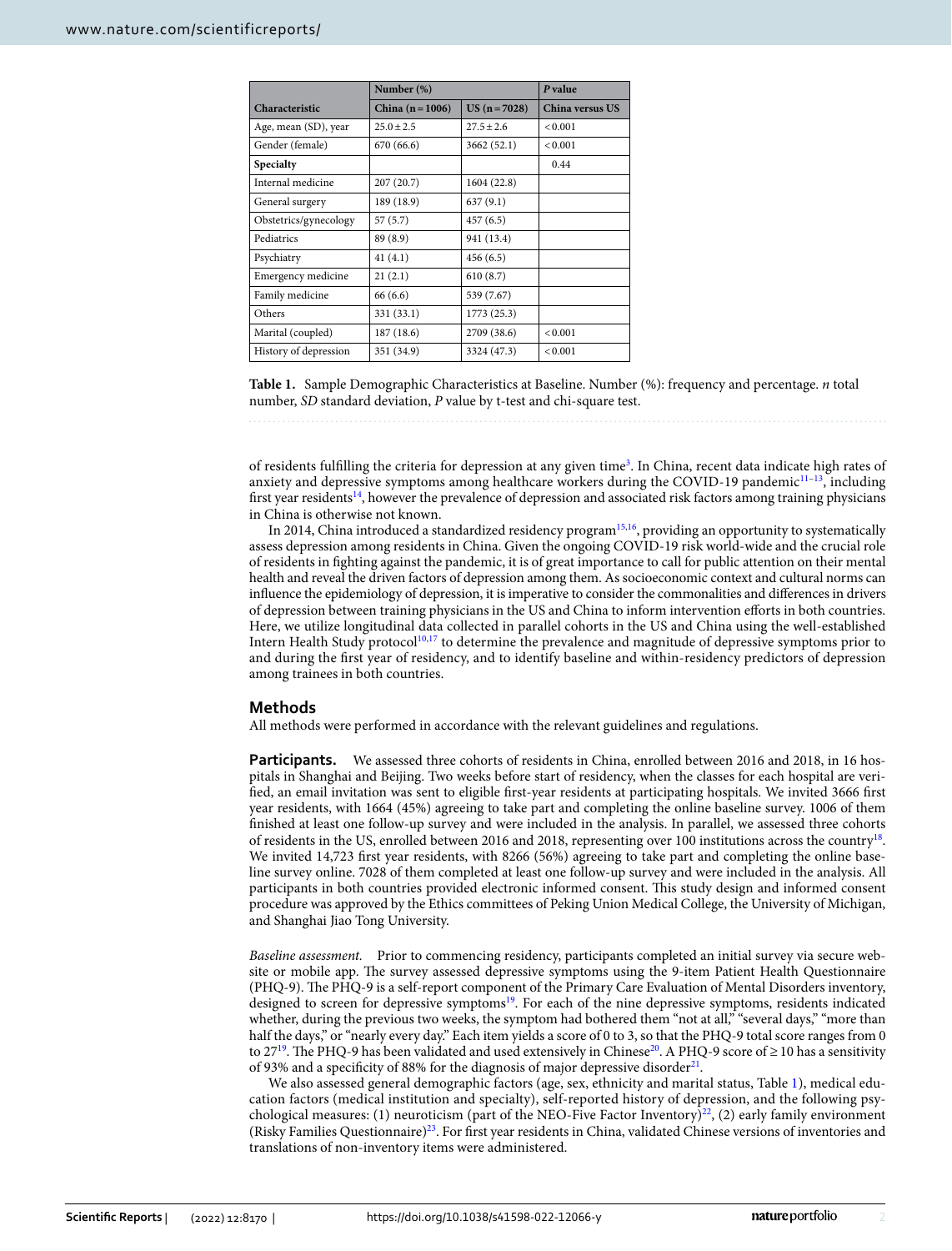*Within‑residency assessments.* Participants were contacted via e-mail at months 3, 6, 9, and 12 of their frst year of residency and asked to complete the PHQ-9. They were also queried regarding their rotation setting, perceived medical errors, work hours, and sleep during the past week and the occurrence of a series of nonresidency life stressors (serious illness; death or serious illness in a close family member or friend, fnancial problems; end of a serious relationship; or becoming a victim of crime or domestic violence) during the past 3 months. Chinese residents were also asked three questions about workplace violence, both at baseline and at each of the quarterly assessments: Have you experienced, observed or do you fear being physically assaulted, verbally abused, or threatened by a patient or their relatives?

**Statistical analyses.** All analyses were performed using SAS version 9.4. Statistical tests were 2-sided with a signifcance threshold of *P*<0.05.

*Prevalence of depressive symptoms.* To investigate whether there was a signifcant change in depressive symptoms or in depression prevalence during the frst year of residency, we compared baseline PHQ-9 depressive symptoms and depressive symptoms at the 3-, 6-, 9-, and 12-month assessments through a series of paired t-tests. We also compared the percentage of subjects meeting diagnostic criteria for depression between baseline and during residency through a series of McNemar's tests.

*Predictors of depression during residency.* To identify baseline variables that predict change in depressive symptoms during residency, we used Pearson correlations for continuous measures and Chi-square analyses for nominal measures. Signifcant variables were subsequently entered into a stepwise linear regression model to identify signifcant predictors while accounting for collinearity among variables. We also assessed the association between within-residency variables, assessed through quarterly surveys (work hours, occurrence of medical errors, hours of sleep, non-residency stressful life events and, in China only, fear of workplace violence and stressful events) and change in depressive symptoms during residency. Specifcally, through a series of generalized estimating equation (GEE) analyses to account for correlated repeated measures within subjects, within-internship factors were incorporated as predictor variables, and associated baseline factors were used as covariates.

**Ethical approval.** This study design and informed consent procedure was approved by the Ethics committees of Peking Union Medical College, the University of Michigan, and Shanghai Jiao Tong University (No. ML16041).

**Previous presentations.** A slightly modified draft has been deposited on Med Archives: [https://www.](https://www.medrxiv.org/content/10.1101/2020.04.12.20049882v1) [medrxiv.org/content/10.1101/2020.04.12.20049882v1](https://www.medrxiv.org/content/10.1101/2020.04.12.20049882v1).

#### **Results**

In China, 1006 (60%) subjects completed at least one follow-up survey and provided gender and age and were included in the analysis. In the US, 7028 (85%) subjects completed at least one follow-up survey and were included in the analysis.

Prevalence of depressive symptoms. The mean PHQ-9 score in China was significantly higher than the US score at baseline (mean dif=1.37, 95% CI 1.11–1.62; *P*<0.001), and at 3 (mean dif=0.48, 95% CI 0.11–0.84; *P*=0.01), 6 (mean dif=0.56, 95% CI 0.14–0.99; *P*=0.009), 9 (mean dif=0.66, 95% CI 0.23–1.09; *P*=0.003) and 12 months (mean diff=0.96, 95% CI 0.46–1.47; *P*<0.001) of residency. Among first year residents in China, the mean HQ-9 depressive symptom score increased significantly from baseline  $(3.99 \pm 3.97)$ to 3 months (6.21±4.90; *P*<0.001), 6 months (6.53±5.18; *P*<0.001), 9 months (6.57±5.09; *P*<0.001), and 12 months (6.76±5.56; *P*<0.001) of residency. In the US sample, PHQ-9 scores also increased significantly from baseline (2.62±3.02) to 3 months (5.73±4.34; *P*<0.001), 6 months (5.96±4.55; *P*<0.001), 9 months (5.91±4.62; *P*<0.001), and 12 months (5.80 ± 4.68; *P*<0.001). There was no significant difference in PHQ-9 change between the China and US cohorts.

Among residents in China, the percentage of subjects meeting diagnostic criteria for depression increased from 9.1% (91/1006) at baseline to 21.1% (162/767), 25.7% (161/626), 23.4% (138/591), and 28.0% (139/497) at the 3-, 6-, 9-, and 12-month points of residency, respectively (Fig. [1](#page-3-0)). Overall, 35.1% (353/1006) of subjects in China met the criteria for major depression at least once during the frst year of residency. In the US sample, the percentage of subjects meeting PHQ depression criteria increased from 3.9% (271/7028) at baseline to 18.1% (1143/6314), 20.6% (1146/5572), 20.2% (1054/5232), and 20.1% (965/4803) at the 3-, 6-, 9-, and 12-month points of internship, respectively (Fig. [1\)](#page-3-0). In all, 34.9% (2454/7028) of US subjects met the criteria for major depression at least once during internship. There was no significant difference in the proportion of residents meeting criteria for depression between China and the US (35.1 vs. 34.9%, OR=0.99, 95% CI 0.86–1.14; *p*=0.91).

**Baseline predictors of depression.** Among nine baseline variables tested in both Chinese and US residents, three were signifcant predictors of PHQ-9 score change within residency in both China and the US: personal history of depression, stressful life events and a lower PHQ-9 baseline depression symptom level (Table [2](#page-3-1)). Young age was a predictor of depressive symptoms only in China, while female gender, neuroticism score, early family environment and not being coupled were predictors of depression only in the US (Table [2\)](#page-3-1). Fear of workplace violence was also a signifcant predictor in China.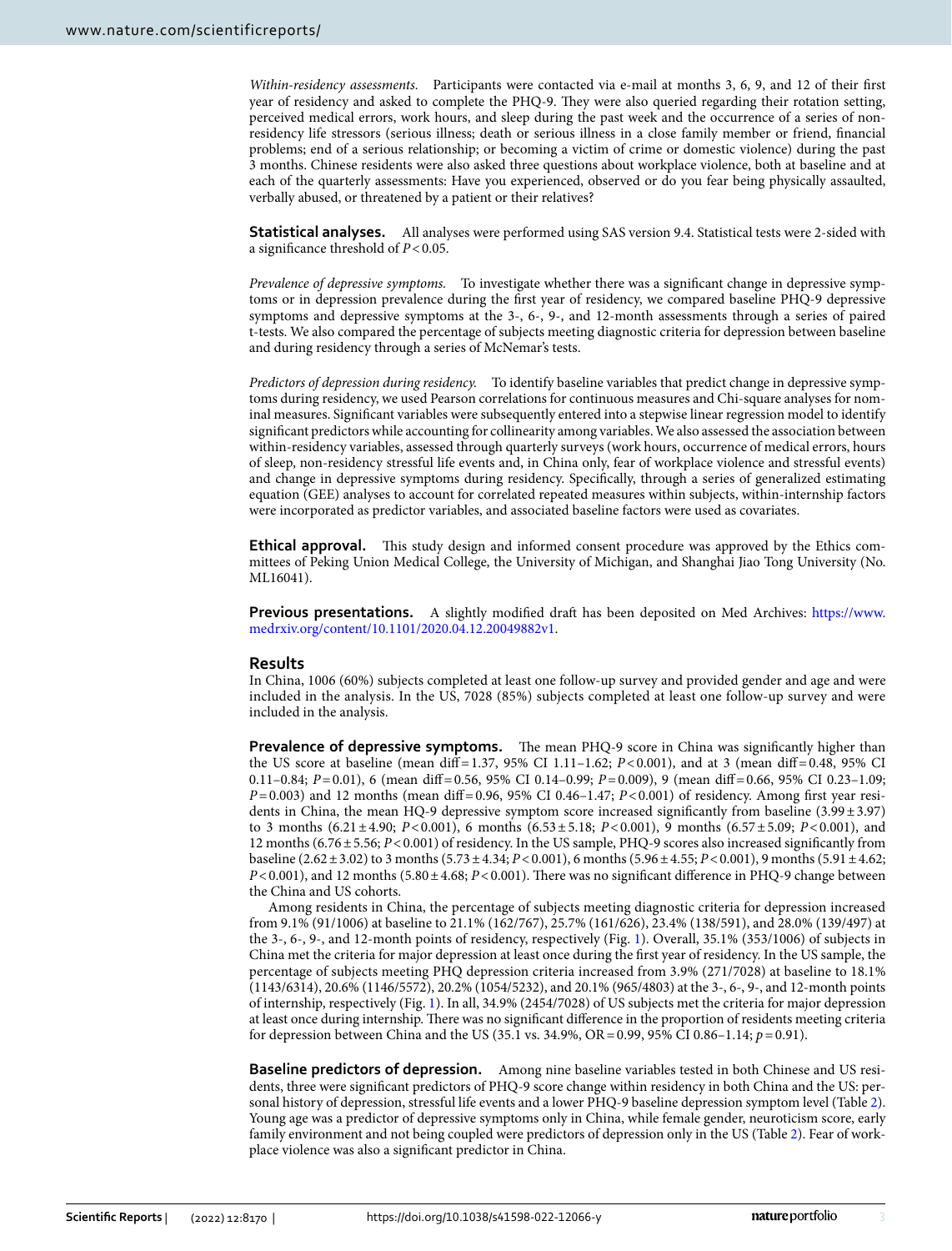

<span id="page-3-0"></span>Figure 1. Depression Rates of Residents in China (red) and the United States (blue). The PHQ depression rates of residents in each quarter is signifcantly higher than the baseline in both countries.

|                                | China     |         | <b>US</b> |           |
|--------------------------------|-----------|---------|-----------|-----------|
|                                | Pearson r | p value | Pearson r | $p$ value |
| Age                            | $-0.17$   | < 0.001 | $-0.001$  | 0.92      |
| Neuroticism                    | $-0.04$   | 0.26    | 0.14      | < 0.001   |
| Early family environment       | $-0.009$  | 0.78    | 0.09      | < 0.001   |
| Baseline depressive symptoms   | $-0.39$   | < 0.001 | $-0.28$   | < 0.001   |
| Gender (female)                | 0.04      | 0.29    | 0.08      | < 0.001   |
| Marital status (coupled)       | 0.07      | 0.08    | 0.05      | < 0.001   |
| Personal history of depression | 0.23      | < 0.001 | 0.26      | < 0.001   |
| Stressful life events          | 0.11      | 0.007   | 0.07      | < 0.001   |
| Specialty                      | 0.08      | 0.76    | 0.02      | 0.88      |
| Fear of workplace violence     | 0.24      | < 0.001 | NA        | <b>NA</b> |

<span id="page-3-1"></span>**Table 2.** Baseline predictors of change in PHQ-9 score during residency (average across all 4 follow-ups) in China and the US. Signifcant correlations are bolded. *NA* not available. All signifcant factors in the model are bolded.

Within-residency predictors of depression. Three within-residency factors were significantly associated with an increase in depressive symptoms in both countries: work hours, non-internship stressful life events and average sleep hours (Table [3\)](#page-4-0). Reported medical errors were signifcantly associated only in the US. In China, 13.3% (80/600) of residents reported experiencing violence by patients or patients' relatives, while 39.3% (236/600) reported witnessing violence and 28.3% (170/600) reported fear of violence. While almost 20% of US residents reported errors each quarter, less than 2% of Chinese residents reported errors.

#### **Discussion**

Tis study is the frst prospective large-scale assessment of depression during the frst year of residency training in China. Despite cultural and structural diferences, we fnd striking parallels in prevalence and system predictors of depression between China and the US, with about 35% of participants fulflling criteria for depression at least once during the frst year of residency in both systems. In addition, most baseline and within-residency predictors were common between countries.

Importantly, we identifed several individual baseline factors associated with the development of depressive symptoms during residency. Consistent with previous studies<sup>[9](#page-5-18)</sup>, a history of major depression and of other stressful life events, as well as reduction of sleep<sup>24</sup>, longer work hours<sup>[10,](#page-5-5)25</sup> and stressful events outside of residency<sup>[10](#page-5-5)</sup> were

4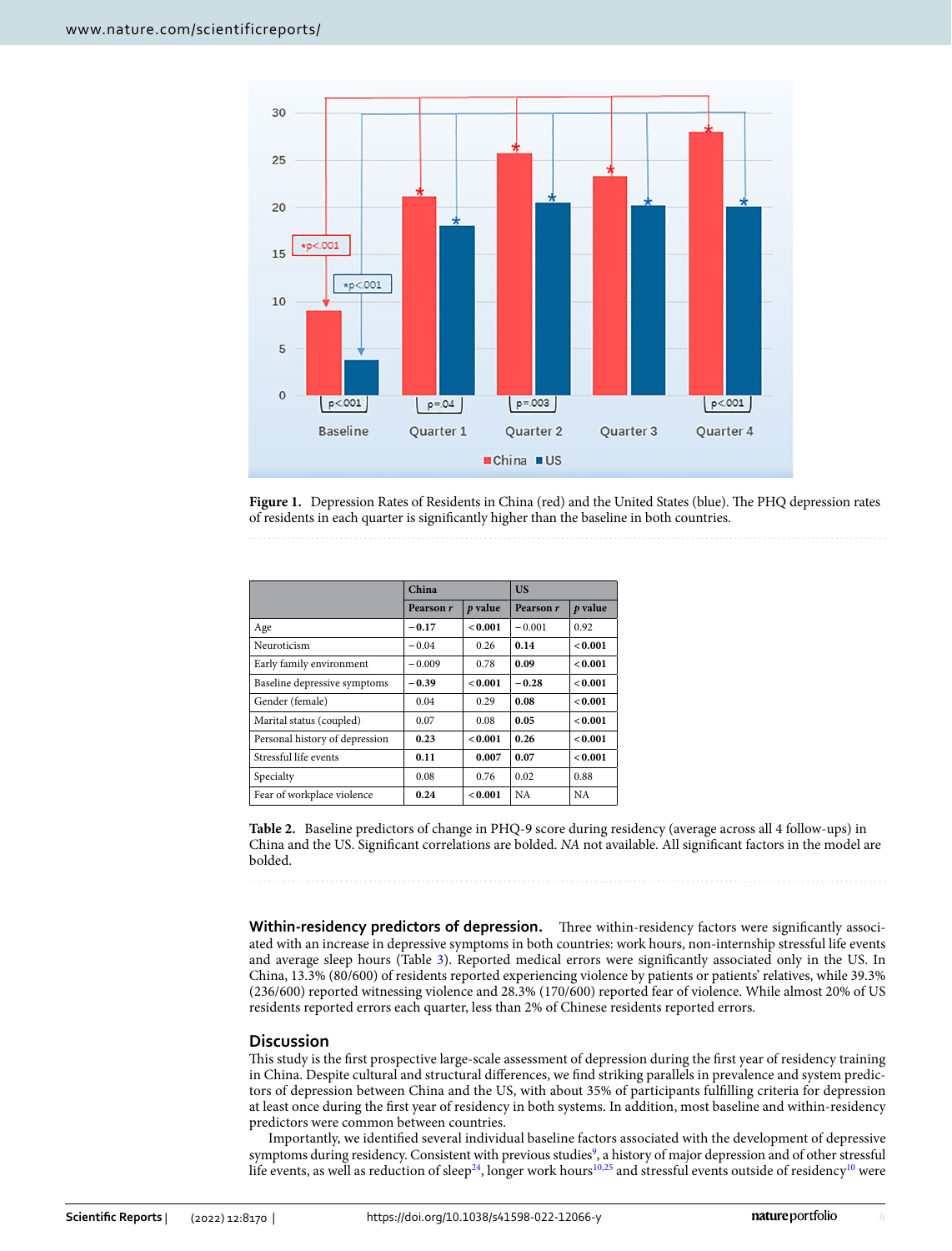|                                | China   |         | <b>US</b> |         |  |
|--------------------------------|---------|---------|-----------|---------|--|
|                                | ß       | p value | $\beta$   | p value |  |
| Age                            | $-0.28$ | < 0.001 |           |         |  |
| Gender (female)                |         |         | 0.08      | 0.2924  |  |
| Marital status (coupled)       |         |         | $-0.24$   | < 0.001 |  |
| Neuroticism                    |         |         | 0.12      | < 0.001 |  |
| Early family environment       |         |         | 0.03      | < 0.001 |  |
| Baseline depressive symptoms   | 0.49    | < 0.001 | 0.41      | < 0.001 |  |
| Personal history of depression | 1.71    | < 0.001 | 0.90      | < 0.001 |  |
| <b>Residency factors</b>       |         |         |           |         |  |
| Work hours                     | 0.03    | < 0.001 | 0.04      | < 0.001 |  |
| Sleep hours                    | $-0.34$ | < 0.001 | $-0.21$   | < 0.001 |  |
| Medical errors                 | 0.17    | 0.13    | 0.87      | < 0.001 |  |
| Stressful life events          | 0.70    | < 0.001 | 0.34      | < 0.001 |  |
| Fear of workplace violence     | 0.20    | < 0.001 |           |         |  |

<span id="page-4-0"></span>**Table 3.** GEE model of signifcant baseline and within residency predictors in China and the US. Empty space: these factors were not originally signifcant or not measured. All signifcant factors in the model are bolded.

robust predictors of the observed increase in depression during residency in both countries. Notably, residency specialty was not associated with the development of depression in either country.

Interesting diferences in the prevalence and risk factors for depression were also identifed between China and the US. While the higher baseline score may be attributed to the signifcantly shorter transition time between medical school and the start of residency in China (two weeks) in contrast to the US (two months), the higher scores throughout the year suggest that young Chinese physicians may face additional stressors. For example, violence by patient or patients' relatives against providers has recently been much discussed<sup>[5](#page-5-21),[26](#page-5-22)</sup>, and fear of such violence was a signifcant predictor in the fnal model of depression during residency in China. Younger age was also a significant predictor of depression in China but not in the older US sample. This could be due to the earlier starting time of residency in China (afer fve years of a Bachelor in Medicine) than in the US (four years of undergraduate studies followed by four years of medical school). Te diference in reporting of medical errors (20% in the US vs. 2% in China) is likely a consequence of more supervision, such that these younger frst year residents in China would not feel being directly responsible for a medical error.

The personality trait, neuroticism, is the strongest and among the best replicated predictors of depression during residency in the US<sup>[10](#page-5-5),[27](#page-5-23)</sup>. In contrast, neuroticism has no predictive power for depression for residents in China. The non-significant trend of the neuroticism-depression association was in the opposite direction. This fnding supports previous work suggesting that anxiety-related personality traits serve as vulnerability factors for disease in individualistic cultures, such as the US, but serve as protective factors in collectivist cultures such as Japan and China[28,](#page-5-24)[29,](#page-5-25) but is diferent from the fndings of a large meta-analysis of depression in East-Asians which found high correlation between neuroticism and depression<sup>[30](#page-5-26)</sup>.

Our study has a number of limitations. First, since only about half of residents completed our questionnaires, it is conceivable that those who are sufering of depression symptoms during residency are more motivated to complete assessments. Second, we were only able to include residents from large hospitals in Shanghai and Beijing, who likely are not representative of training physicians across China. Finally, we focused on frst-year residents in this study. Prevalence and predictors of depression may be diferent in more advanced training physicians.

In summary, this study is the frst large-scale to assess depression during the frst year of residency training in China. Based on large sample sizes from China and the US, the data consistently showed that the frst year of residency is a stressful time leading to a marked increase of depression, with about 35% of participants fulfilling criteria for depression at least once during the first year of residency in both countries. The finding that individual risk and protective factors difer between the two countries highlights the importance of developing tailored interventions to improve resident mental health based on sociocultural context. At the same time, the identifcation of high workload and lack of sleep as major modifable factors that could improve trainee mental health in both countries suggest that successful interventions developed in one culture may succeed in the other.

Although depression rates among training physicians in the US remains high, the average increase in depressive symptoms associated with internship has decreased in recent (pre-pandemic) years<sup>31</sup>. Decreased work hours and increased utilization of mental health services were important drivers of the improvement, suggesting that targeting these factors are promising avenues to further improving the mental health of training physicians in both the US and China.

#### **Data availability**

The US datasets generated and/or analyzed during the current study are a subset of the Intern Health Study and are available in the open ICPSR repository, <https://www.openicpsr.org/>. The Chinese datasets used and/or analyzed during the current study are available from corresponding author Dr. Li on reasonable request.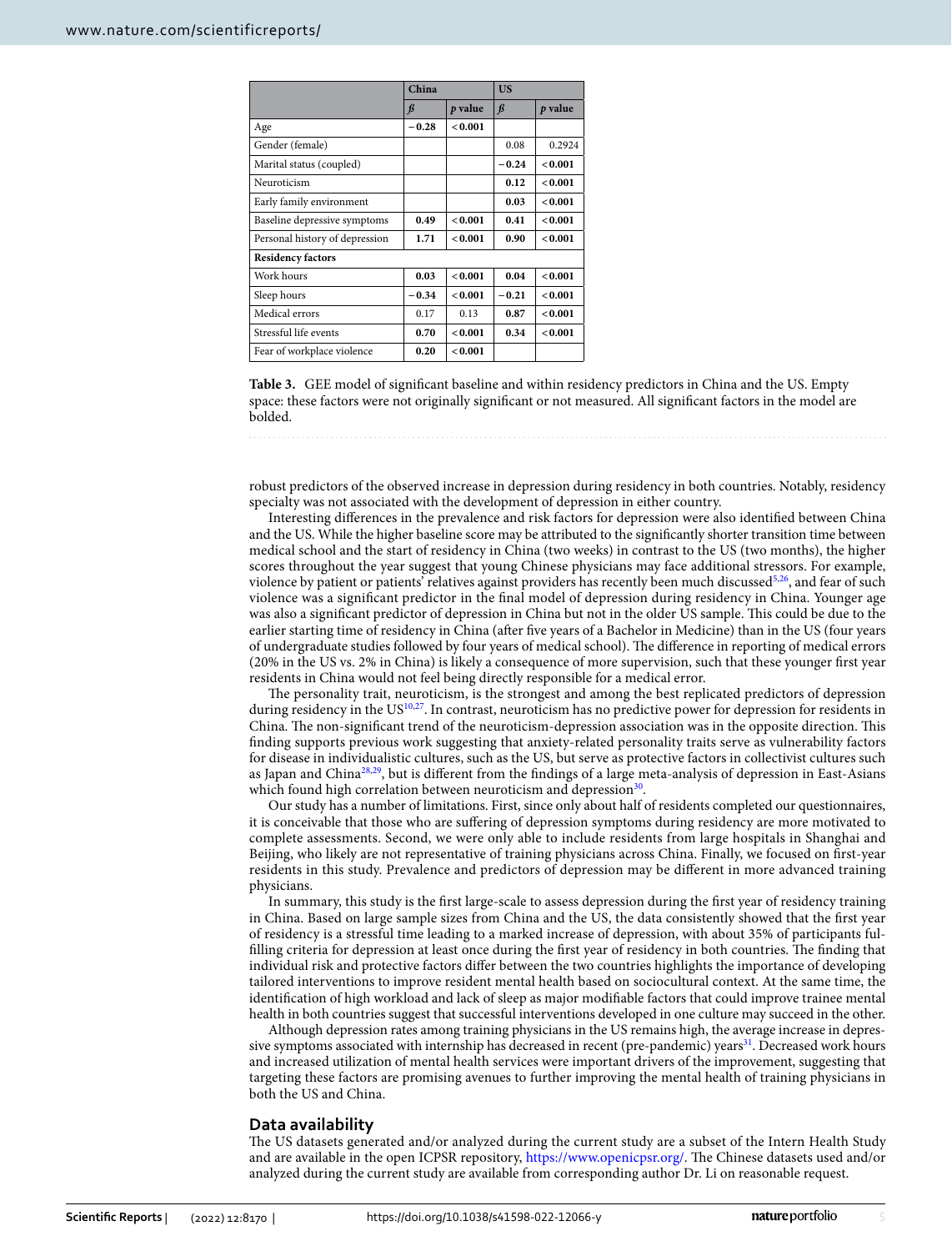Received: 9 November 2021; Accepted: 18 April 2022 Published online: 17 May 2022

#### **References**

- <span id="page-5-0"></span>1. GDB 2017 Disease, Injury, & Prevalence Collaborators. Global, regional, and national incidence, prevalence, and years lived with disability for 354 diseases and injuries for 195 countries and territories, 1990–2017: A systematic analysis for the Global Burden of Disease Study 2017. *Lancet* **392**, 1789–1858. [https://doi.org/10.1016/S0140-6736\(18\)32279-7](https://doi.org/10.1016/S0140-6736(18)32279-7) (2018).
- <span id="page-5-1"></span>2. Huang, Y. *et al.* Prevalence of mental disorders in China: A cross-sectional epidemiological study. *Lancet Psychiatry* **6**, 211–224. [https://doi.org/10.1016/S2215-0366\(18\)30511-X](https://doi.org/10.1016/S2215-0366(18)30511-X) (2019).
- <span id="page-5-2"></span>3. Li, P. *et al.* Psychological violence against general practitioners and nurses in Chinese township hospitals: Incidence and implications. *Health Qual. Life Outcomes* **16**, 117. <https://doi.org/10.1186/s12955-018-0940-9>(2018).
- 4. Liu, H. *et al.* Extent, nature, and risk factors of workplace violence in Public Tertiary Hospitals in China: A cross-sectional survey. *Int. J. Environ. Res. Public Health* **12**, 6801–6817. <https://doi.org/10.3390/ijerph120606801> (2015).
- <span id="page-5-21"></span>5. Sun, P. *et al.* Workplace violence against health care workers in North Chinese Hospitals: A cross-sectional survey. *Int. J. Environ. Res. Public Health* <https://doi.org/10.3390/ijerph14010096>(2017).
- 6. Xing, K. *et al.* Physical violence against general practitioners and nurses in Chinese Township Hospitals: A cross-sectional survey. *PLoS ONE* **10**, e0142954. <https://doi.org/10.1371/journal.pone.0142954>(2015).
- <span id="page-5-3"></span>7. Zhao, S. *et al.* Coping with workplace violence against general practitioners and nurses in Heilongjiang Province, China: Social supports and prevention strategies. *PLoS ONE* **11**, e0157897. <https://doi.org/10.1371/journal.pone.0157897>(2016).
- <span id="page-5-4"></span>8. Bellini, L. M., Baime, M. & Shea, J. A. Variation of mood and empathy during internship. *JAMA* **287**, 3143–3146. [https://doi.org/](https://doi.org/10.1001/jama.287.23.3143) [10.1001/jama.287.23.3143](https://doi.org/10.1001/jama.287.23.3143) (2002).
- <span id="page-5-18"></span>9. Mata, D. A. *et al.* Prevalence of depression and depressive symptoms among resident physicians: A systematic review and metaanalysis. *JAMA* **314**, 2373–2383 (2015).
- <span id="page-5-5"></span>10. Sen, S. *et al.* A prospective cohort study investigating factors associated with depression during medical internship. *Arch. Gen. Psychiatry* **67**, 557–565. <https://doi.org/10.1001/archgenpsychiatry.2010.41>(2010).
- <span id="page-5-6"></span>11. Chen, J. *et al.* Risk factors for depression and anxiety in healthcare workers deployed during the COVID-19 outbreak in China. *Soc. Psychiatry Psychiatr. Epidemiol.* **56**, 47–55.<https://doi.org/10.1007/s00127-020-01954-1> (2021).
- 12. Deng, Y., Chen, Y. & Zhang, B. Diferent prevalence trend of depression and anxiety among healthcare workers and general public before and afer the peak of COVID-19 occurred in China: A meta-analysis. *Asian J. Psychiatr.* **56**, 102547. [https://doi.org/10.](https://doi.org/10.1016/j.ajp.2021.102547) [1016/j.ajp.2021.102547](https://doi.org/10.1016/j.ajp.2021.102547) (2021).
- <span id="page-5-7"></span>13. Xiao, X. *et al.* Psychological impact of healthcare workers in China during COVID-19 pneumonia epidemic: A multi-center crosssectional survey investigation. *J. Afect. Disord.* **274**, 405–410.<https://doi.org/10.1016/j.jad.2020.05.081> (2020).
- <span id="page-5-8"></span>14. Li, W. *et al.* Mental health of young physicians in China during the novel coronavirus disease 2019 outbreak. *JAMA Netw. Open* **3**, e2010705. <https://doi.org/10.1001/jamanetworkopen.2020.10705>(2020).
- <span id="page-5-9"></span>15. Lio, J. et al. Standardized residency training in China: The new internal medicine curriculum. Perspect. Med. Educ. 7, 50-53. [https://](https://doi.org/10.1007/s40037-017-0378-5) [doi.org/10.1007/s40037-017-0378-5](https://doi.org/10.1007/s40037-017-0378-5) (2018).
- <span id="page-5-10"></span>16. Lee, J. Y. Residency training for general practice in China. *Educ. Prim. Care* **25**, 163. [https://doi.org/10.1080/14739879.2014.11494](https://doi.org/10.1080/14739879.2014.11494267) [267](https://doi.org/10.1080/14739879.2014.11494267) (2014).
- <span id="page-5-11"></span>17. Pereira-Lima, K. *et al.* Association between physician depressive symptoms and medical errors: A systematic review and metaanalysis. *JAMA Netw. Open* **2**, e1916097. <https://doi.org/10.1001/jamanetworkopen.2019.16097>(2019).
- <span id="page-5-12"></span>18. Fang, Y., Forger, D. B., Frank, E., Sen, S. & Goldstein, C. Day-to-day variability in sleep parameters and depression risk: A prospective cohort study of training physicians. *NPJ Digit. Med.* **4**, 28. <https://doi.org/10.1038/s41746-021-00400-z> (2021).
- <span id="page-5-13"></span>19. Spitzer, R. L., Kroenke, K. & Williams, J. B. Validation and utility of a self-report version of PRIME-MD: The PHQ primary care study. Primary Care Evaluation of Mental Disorders. Patient Health Questionnaire. *JAMA* **282**, 1737–1744 (1999).
- <span id="page-5-14"></span>20. Wang, W. *et al.* Reliability and validity of the Chinese version of the Patient Health Questionnaire (PHQ-9) in the general population. *Gen. Hosp. Psychiatry* **36**, 539–544.<https://doi.org/10.1016/j.genhosppsych.2014.05.021>(2014).
- <span id="page-5-15"></span>21. Kroenke, K., Spitzer, R. L. & Williams, J. B. Te PHQ-9: Validity of a brief depression severity measure. *J. Gen. Intern. Med.* **16**, 606–613 (2001).
- <span id="page-5-16"></span>22. Costa, P. T. Jr. & McCrae, R. R. Stability and change in personality assessment: The revised NEO Personality Inventory in the year 2000. *J. Pers. Assess.* **68**, 86–94. [https://doi.org/10.1207/s15327752jpa6801\\_7](https://doi.org/10.1207/s15327752jpa6801_7) (1997).
- <span id="page-5-17"></span>23. Taylor, S. E. *et al.* Early family environment, current adversity, the serotonin transporter promoter polymorphism, and depressive symptomatology. *Biological psychiatry* **60**, 671–676.<https://doi.org/10.1016/j.biopsych.2006.04.019>(2006).
- <span id="page-5-19"></span>24. Kalmbach, D. A. *et al.* Efects of sleep, physical activity, and shif work on daily mood: A prospective mobile monitoring study of medical interns. *J. Gen. Intern. Med.* **33**, 914–920. <https://doi.org/10.1007/s11606-018-4373-2>(2018).
- <span id="page-5-20"></span>25. Kalmbach, D. A. *et al.* Genetic basis of chronotype in humans: Insights from three landmark GWAS. *Sleep* [https://doi.org/10.1093/](https://doi.org/10.1093/sleep/zsw048) [sleep/zsw048](https://doi.org/10.1093/sleep/zsw048) (2017)
- <span id="page-5-22"></span>26. Yang, S. Z. *et al.* Workplace violence and its afermath in China's health sector: Implications from a cross-sectional survey across three tiers of the health system. *BMJ Open* **9**, e031513.<https://doi.org/10.1136/bmjopen-2019-031513> (2019).
- <span id="page-5-23"></span>27. Fang, Y., Scott, L., Song, P., Burmeister, M. & Sen, S. Genomic prediction of depression risk and resilience under stress. *Nat. Hum. Behav.* **4**, 111–118. <https://doi.org/10.1038/s41562-019-0759-3>(2020).
- <span id="page-5-24"></span>28. Ireland, M. E., Hepler, J., Li, H. & Albarracin, D. Neuroticism and attitudes toward action in 19 countries. *J. Pers.* **83**, 243–250. <https://doi.org/10.1111/jopy.12099>(2015).
- <span id="page-5-25"></span>29. Kitayama, S. *et al.* Behavioral adjustment moderates the link between neuroticism and biological health risk: A U.S.-Japan comparison study. *Pers. Soc. Psychol. Bull.* **44**, 809–822.<https://doi.org/10.1177/0146167217748603>(2018).
- <span id="page-5-26"></span>30. Giannakopoulou, O. et al. The genetic architecture of depression in individuals of East Asian Ancestry: A genome-wide association study. *JAMA Psychiatry* <https://doi.org/10.1001/jamapsychiatry.2021.2099>(2021).
- <span id="page-5-27"></span>31. Fang, Y. *et al.* Trends in depressive symptoms and associated factors during residency, 2007 to 2019: A repeated annual cohort study. *Ann. Intern. Med.* **175**, 56–65 (2022).

#### **Acknowledgements**

We thank all the residents in both countries for participation, and all hospital residency directors for participating in our study.

#### **Author contributions**

S.S., W.L. and M.B. conceived of the study, L.C. and Z.Z. performed statistical analyses and prepared fgures and tables, L.C., Z.Z., Z.W., Y.Z., X.A., X.Z., H.P., F.S., S.Z., X.S. were involved in recruitment in China, E.F. and S.S. were involved in recruitment in the U.S., L.C., Z.Z., and M.B. drafed the manuscript, E.F., W.L., and S.S. edited it. All authors approved the study and the fnal manuscript.